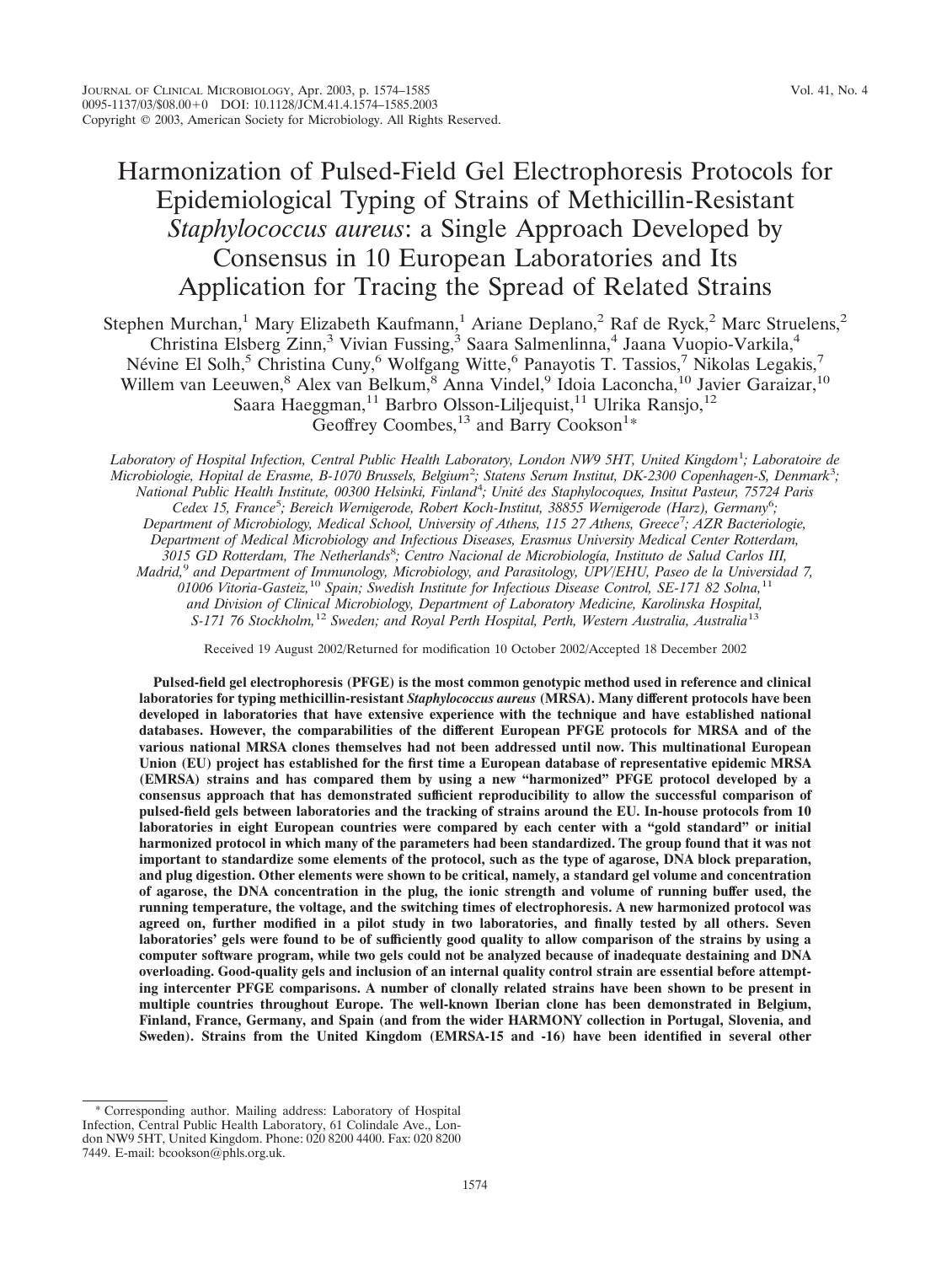## **countries, and other clonally related strains have also been identified. This highlights the need for closer international collaboration to monitor the spread of current epidemic strains as well as the emergence of new ones.**

Methicillin-resistant *Staphylococcus aureus* (MRSA) continues to be a major cause of nosocomial infection throughout Europe, with the exception of certain countries such as those of Scandinavia and The Netherlands, where the incidence remains relatively low (15, 33). Typing plays an important role in understanding the epidemiology of MRSA and evaluating the effectiveness of infection control and antimicrobial prescribing measures. The many different methods employed for MRSA typing include antibiograms and chemical resistograms, phage typing, ribotyping, pulsed-field gel electrophoresis (PFGE) (26), and PCR-based methods (14, 31, 32).

The requirements for any typing system include typeability, reproducibility, discriminatory power, stability, and ease of interpretation and use (17, 24). One of the first efforts towards standardization of a typing technique was seen with phage typing of *S. aureus* by the International Union of Microbiological Societies (IUMS) subcommittee for staphylococcal typing, which combined the experimental phages from different laboratories in order to define a set that would type most of the then-current epidemic strains of MRSA (21). However, in recent years, phage typing has fallen out of favor due to the increasing number of nontypeable isolates encountered in some countries, the costs of quality assurance, and a perceived lack of reproducibility in some laboratories (4, 21).

PFGE, by far the most widespread molecular typing tool in developed countries, is considered to be the method of choice for DNA fingerprinting of MRSA and other bacterial pathogens (16). However, despite the recent explosive increase in PFGE use, there have been a large variety of published PFGE protocols in the literature and few successful attempts to standardize or harmonize them, making intercenter reproducibility seem a rather distant goal. In 1996, a study by Cookson et al. (11), involving three laboratories in Belgium, the United Kingdom, and the United States, examined 12 different MRSA strains with two different types of electrophoretic apparatus and different protocols as optimized in each center. Although there were few disagreements in recognizing similar strains, there was a lack of interlaboratory reproducibility of the electrophoretic patterns themselves. Two of these laboratories then joined with 10 others in 10 countries in 1998 (30) to examine a well-designed collection of MRSA strains by using their own established in-house PFGE protocols, as well as a recently standardized commercial kit. A number of laboratories had difficulties with the protocol for the commercial kit, while comparison of the different in-house protocols again showed poor reproducibility.

HARMONY is a European Union (EU)-funded project, one of whose main goals is the harmonization of typing methods with respect to nosocomial pathogens. The HARMONY typing group originally comprised 12 laboratories in 10 countries (Belgium, Denmark, Finland, France, Germany, Greece, The Netherlands, Spain [two laboratories], Sweden [two laboratories], and the United Kingdom). The primary aims of the group were to establish a collection of European epidemic and other important MRSA strains and to develop, if possible, a standardized protocol for PFGE of MRSA to facilitate international comparisons and tracking of isolates. Laboratories in other countries, including Ireland, Poland, Portugal, Scotland, and Slovenia, have also contributed to the collection and database.

The participating laboratories had already established their own MRSA PFGE databases and were concerned that a standardized protocol might result in inferior discrimination for their national strains. DNA preparation, for example, was perceived to be optimal in each of the laboratories, with different protocols that had been developed over many years. In addition, methods described in the literature often lacked the detail to be reproduced accurately, and the group was not convinced that a standardized protocol could produce optimal discrimination for differing MRSA strains around the EU or was necessary. Thus, it was not possible to impose a centralized standardized protocol as has been the case for food-borne pathogens in the United States (25).

We describe here the two-phase process that was negotiated within the group and resulted in a new, harmonized PFGE typing protocol, which identified those parts of the protocol requiring standardization. The outcome was higher intercenter reproducibility, local acceptability, and the establishment of a web-based database of harmonized MRSA *Sma*I restriction patterns that has now become the basis for the IUMS global MRSA database. We will describe in a future paper other techniques that have been used to further validate European strain types.

### **MATERIALS AND METHODS**

**Strains.** The participants sent to the coordinating laboratory (Laboratory of Hospital Infection, Central Public Health Laboratory) their prototypic epidemic MRSA (EMRSA) strains (defined as spreading within and between several hospitals) or important MRSA strains (defined as causing significant infections in one hospital), as well as some of the more important variants of these, along with their phenotypic and genotypic characteristics and the strain designations as determined in the originating laboratories. The initial collection of 36 EMRSA strains, selected to represent the spectrum of PFGE types submitted from seven countries, along with 13 subtypes of some of these and the reference standard, NCTC 8325, was sent to all participants with instructions to run 21 of the most prevalent types identified (Table 1) in a specified order with their own in-house and the initial harmonized protocols.

**Study phase I.** PFGE was performed in the coordinating laboratory on all isolates submitted, using a protocol determined by the group to give the optimum separation of the DNA fragments based on a previous study (31). This initial harmonized protocol had a long run time (30 h) with a pulsing switch time of 1 to 80 s in a 1.2% gel with  $0.5 \times$  Tris-borate-EDTA (TBE) circulated at 12°C (17). Lambda or NCTC 8325 was permitted as a reference standard in this first phase, depending on what each center was already using. Gels were analyzed by visual interpretation of the banding patterns according to the criteria of Tenover et al. (27). They were also analyzed with GelCompar software (Applied Maths, Kortrijk, Belgium), using the Dice coefficient, and represented by unweighted pair grouping by mathematical averaging (UPGMA) with 1% band tolerance and 0.5% optimization settings. A cutoff of 80% was applied to all dendrograms generated, above which strains were considered to be closely related; this was previously found to correlate with one to six band differences on visual examination (23).

In the initial phase, the HARMONY group decided that it was not necessary to standardize the DNA block preparation or digestion, the concentration and size (dimension to volume ratio) of the gel, or the volume of the buffer used. Table 2 lists the details of the protocols used in the 10 laboratories in eight countries. Each center thus sent to the coordinating laboratory the gel images produced by both in-house and initial harmonized protocols either as TIFF files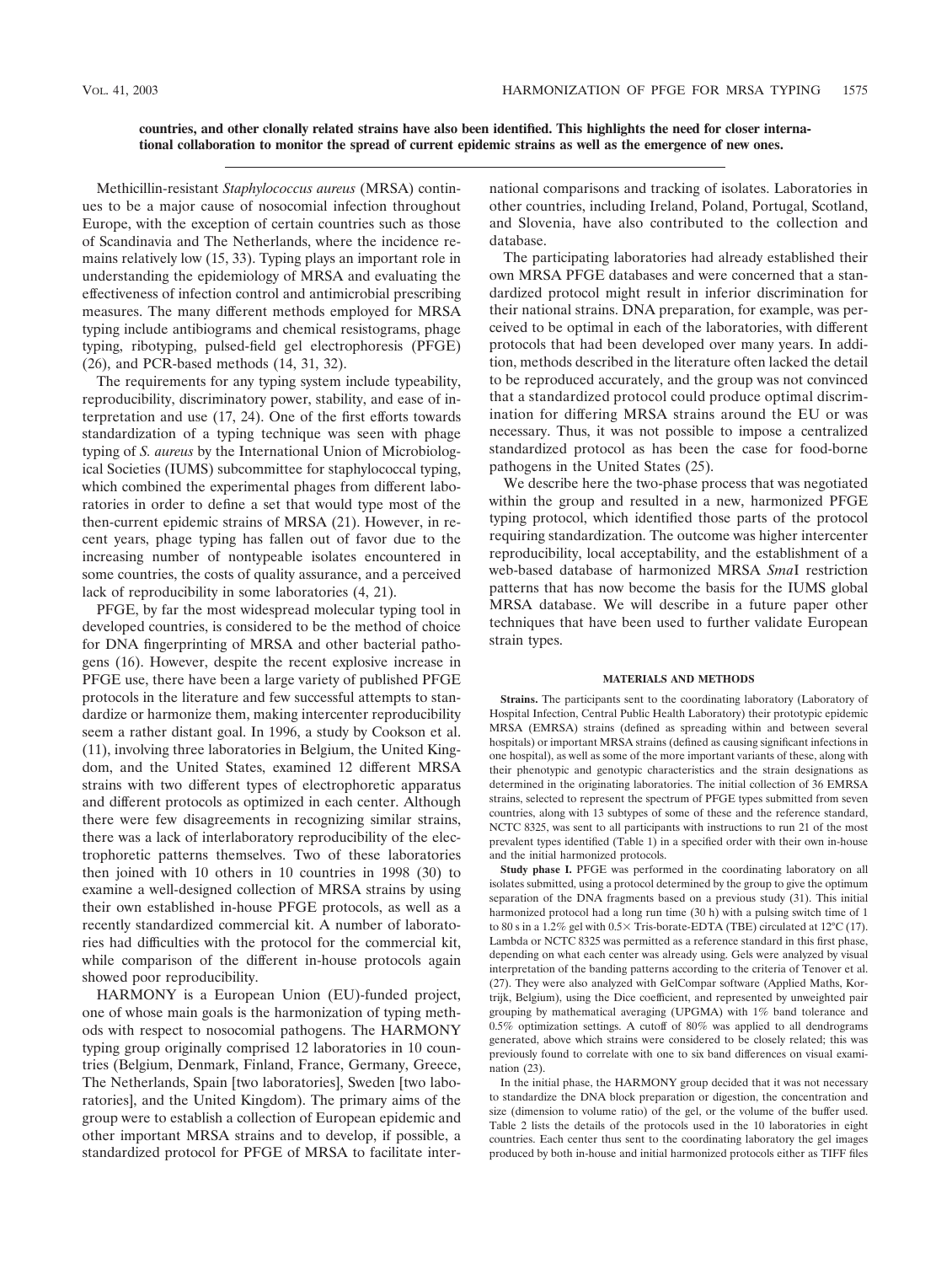| Strain                                                         | Isolate no.                              | Yr (country)<br>first isolated                                            | City or region                                | Outbreaks                                                                                                                                                                                                                                                                                                                                                                                                                                                         | PFGE profile                                    | Phage type <sup>b</sup>                                                                          | Antibiogram <sup>c</sup>                                  | Resistogram <sup>c</sup>                                       | Toxin gene(s)<br>detected                                        | production<br>Urease                 |
|----------------------------------------------------------------|------------------------------------------|---------------------------------------------------------------------------|-----------------------------------------------|-------------------------------------------------------------------------------------------------------------------------------------------------------------------------------------------------------------------------------------------------------------------------------------------------------------------------------------------------------------------------------------------------------------------------------------------------------------------|-------------------------------------------------|--------------------------------------------------------------------------------------------------|-----------------------------------------------------------|----------------------------------------------------------------|------------------------------------------------------------------|--------------------------------------|
| Belgium E3<br>Belgium E2<br>Belgium E1                         | 97S101<br>97S99<br>97S96                 | 1992<br>1995<br>0661                                                      | Antwerp<br>Brussels<br><b>Brussels</b>        | >60 hospitals, 1992-1997<br>$>79$ hospitals, 1990-1997<br>17 hospitals, 1992-1997                                                                                                                                                                                                                                                                                                                                                                                 | ੜ<br>Ξ                                          | 83A, 84<br>85<br>si,<br>$\overline{29}$                                                          | CEGKMNRST<br><b>CKMRST</b><br>CEMS                        | <b>Cd/EB/PI/MC/PMA</b><br>Cd/EB/P1                             | sec, seg, sei<br>seg, sei<br>sea                                 | $^{+}$<br>$\hspace{0.1mm} +$         |
| Finland E5<br>Finland E1                                       | 61974<br>75916                           | 1995 (Turkey)<br>1992                                                     | Helsinki<br>Helsinki                          | $>10$ hospitals<br>8 hospitals                                                                                                                                                                                                                                                                                                                                                                                                                                    | <b>U &amp; &amp;</b>                            | $\frac{75}{29}, \frac{77}{52}, \frac{83A}{75}, \frac{83C}{77}$ $\frac{29}{83A}, \frac{83C}{83C}$ | CEGKMMuNS<br>CEGKMS                                       | Cd/PI                                                          | sea, seg, sei, tst<br>seg, sei                                   | $\! +$<br>$^{+}$                     |
| Finland E10<br>Finland E24                                     | 62176<br>98541                           | 1998<br>1992                                                              | Kotka<br>Lohja                                | 6 hospitals<br>8 hospitals                                                                                                                                                                                                                                                                                                                                                                                                                                        | $\overline{G}$<br>$\overline{A}$                | $29, 47, 54, 75,$<br>$77, 84, 85$<br>100: $NT^{\overline{d}}$                                    | CEGKMNRST<br><b>CEGKMNST</b>                              | <b>Cd/EB/PI/MC/PMA</b><br>Cd/EB/PI/MC/PMA                      | sea<br>$\overline{1}$                                            | $^{+}$                               |
| Finland E7<br>France A<br>France B<br>France C                 | BM10828<br>54518<br>97121<br>162         | 1993 (Belgium)<br>(1990 (Italy))<br>1996<br>1993                          | Bordeaux<br>Ghent<br>Turku<br>Paris           | 4 hospitals<br>Yes<br>Yes<br>Yes                                                                                                                                                                                                                                                                                                                                                                                                                                  | $\lambda$<br>$\lambda$<br>$\lambda$ 6<br>日      | $47, 53, 54, 75,$<br>$77, 83A, 84,$<br>$85,$ D16<br>85, 90, 932<br>100: NT<br>100:NT             | <b>CEFGKMNRSTTei</b><br>CEGKMNRSTTei<br>CEKMNS<br>CKMIN   | <b>Cd/EB/PI/MC/PMA</b><br><b>Cd/EB/PI/MC/PMA</b>               | sea $(+\text{sed},\text{sej},\text{ or }-)$<br>sea<br>sea<br>sea | $^{+}$<br>$^{+}$<br>$^{+}$<br>$^{+}$ |
| Spain E1<br>Greece 1                                           | 3680                                     | 1989<br>1994                                                              | Athens<br>Seville                             | $>3$ hospitals<br>11 regions                                                                                                                                                                                                                                                                                                                                                                                                                                      | $\overline{A}$<br>园                             | $\frac{84}{29}, \frac{90}{54}, \frac{932}{77}, \frac{1}{84},$                                    | <b>CEFGKMNRST</b><br><b>CEFGKMNRST</b>                    | Cd/EB/PI/MC/PMA<br>Cd/MC/PMA                                   | sea<br>sea                                                       | $\overline{+}$<br>$^{+}$             |
| South German II<br>North German I<br>Hannover III<br>Berlin IV | 155-2/98<br>1000/93<br>825/96<br>134/93  | 1998<br>1993<br>1996<br>1993                                              | Oberhausen<br>Gottingen<br>Hannover<br>Berlin | 28 hospitals, 1998<br>35 hospitals, 1998<br>29 hospitals, 1998<br>39 hospitals, 1998                                                                                                                                                                                                                                                                                                                                                                              | $\mathcal{A}$<br>$\overline{D}$<br>KI<br>$\Box$ | 6, 47, 54, 75, 77<br>100: NT<br>$\frac{77}{29}$ , 932                                            | <b>CEFGKMRST</b><br>CEGKMNST<br><b>CEGKMNS</b><br>CEKMINS | <b>Cd/EB/PI/MC/PMA</b><br><b>Cd/ASA/MC/PMA</b><br>Cd/ASA/EB/PI | $-(sea, seb)$<br>seg, sei<br>seg, sei<br>seb                     | $^{+}$<br>$^{+}$<br>$^{+}$           |
| United Kingdom<br>EMRSA-1<br>United Kingdom<br>EMRSA-3         | <b>NCTC 11939</b><br>M307                | Early 1980s<br>1980s                                                      |                                               | $>100$ hospitals<br>$>100$ hospitals                                                                                                                                                                                                                                                                                                                                                                                                                              | 囩<br>$\Box$                                     | $\frac{6}{932}$ 85, 88A,<br>75, 83A, 932                                                         | EGKMNST<br>EGKMST                                         | <b>Cd/EB/PI/MC/PMA</b><br><b>Cd/EB/PI/MC/PMA</b>               | seg, sei<br>sea                                                  | $^{+}$<br>$^+$                       |
| United Kingdom<br>EMRSA-15                                     | 90/10685                                 | 1991                                                                      | England<br>Southeast                          | $>100$ hospitals                                                                                                                                                                                                                                                                                                                                                                                                                                                  | Σ                                               | $75 + -$                                                                                         | <b>CEM<sup>e</sup></b>                                    |                                                                | sec, seg, sei                                                    |                                      |
| United Kingdom<br>EMRSA-16                                     | 96/32010                                 | 1993                                                                      | Kettering                                     | $>100$ hospitals                                                                                                                                                                                                                                                                                                                                                                                                                                                  | 囩                                               | $\frac{75}{83}$ $\frac{77}{8}$<br>$\frac{29}{83 \text{Å}}$                                       | CEKMN                                                     | Cd/EB/P1                                                       | sea, seg, sei, tst                                               | $^{+}$                               |
| MICs.                                                          | " Subtypes may vary to a certain extent. | $b$ Underlining indicates results at 100 times the routine test dilution. |                                               | <sup>c</sup> Cd, cadmium acetate; ASA, sodium arsenate; EB, ethidium bromide; PI, propamide isothionate; MC, mercuric chloride; PMA, phenylmercuric acetate; C, ciprofloxacin; E, erythromycin; F, fusidic acid; G, gentamicin;<br>K, kanamycin; M, methicillin; Mu, mupirocin; N, neomycin; R, rifampin; S, streptomycin; T, tetracycline; Tei, teicoplanin. All strains were sensitive to pristinamycin and vancomycin. Underlining indicates raised teicoplani |                                                 |                                                                                                  |                                                           |                                                                |                                                                  |                                      |
| <sup>d</sup> NT, nontypeable.                                  |                                          | <sup>e</sup> Most common pattern associated with this strain.             |                                               |                                                                                                                                                                                                                                                                                                                                                                                                                                                                   |                                                 |                                                                                                  |                                                           |                                                                |                                                                  |                                      |

TABLE 1. Characteristics of the 21 prototype strains of EMRSA<sup>a</sup> TABLE 1. Characteristics of the 21 prototype strains of EMRSA*a*

1576 MURCHAN ET AL. J. CLIN. MICROBIOL.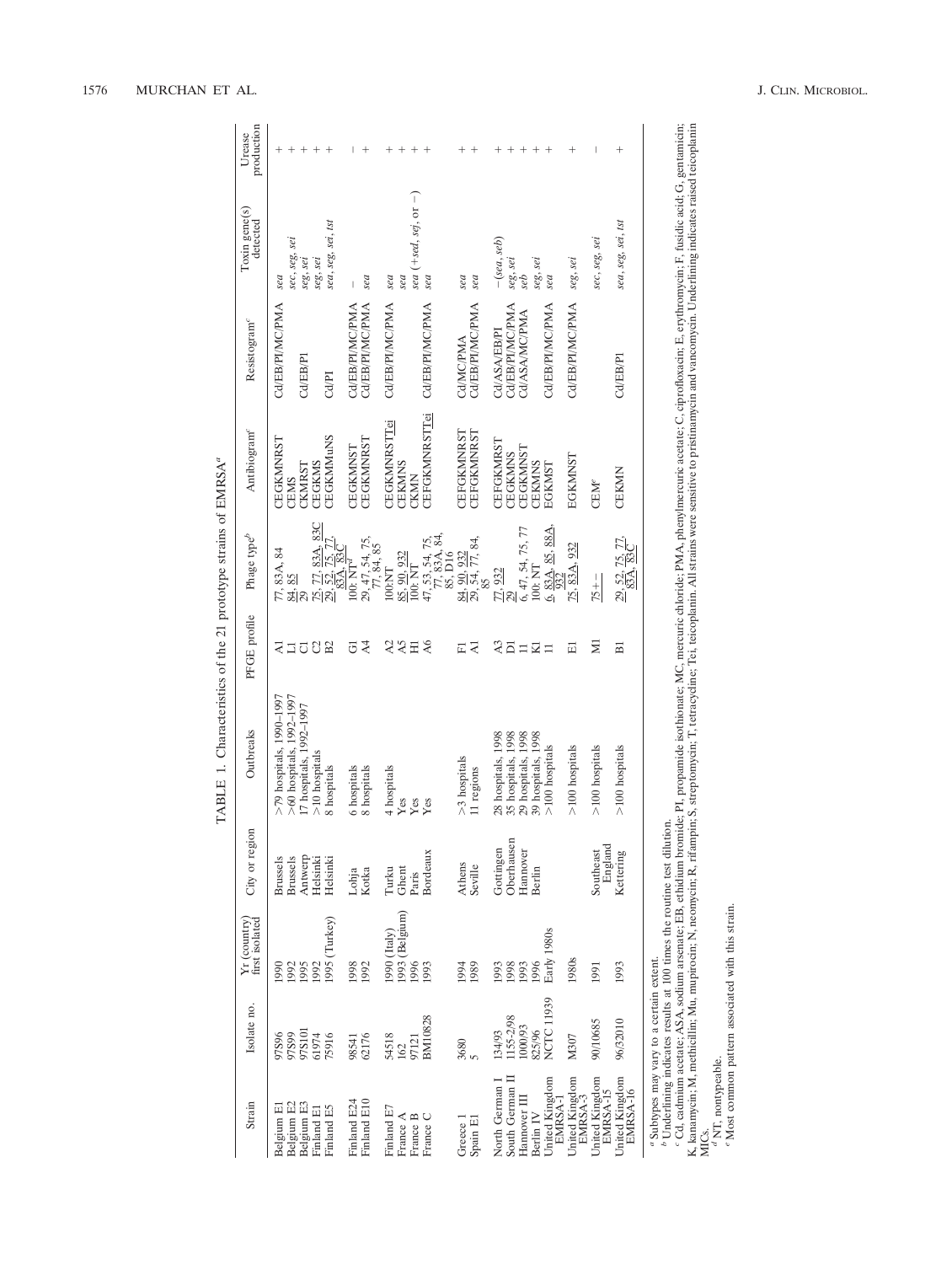| Pulse switches                                               | Total run<br>time(h) | Agarose $(\% )$ | Buffer (TBE) | Temp $(^{\circ}C)$ | Reference standard   |
|--------------------------------------------------------------|----------------------|-----------------|--------------|--------------------|----------------------|
| $1-80s$                                                      | 30                   | 1.2             | $0.5\times$  | 12                 | Lambda               |
| 5–15 s for 10 h, 15–45 s for 15 h                            | 25                   | 1.0             | $0.5\times$  | 14                 | <b>NCTC 8325</b>     |
| $5 - 60$ s                                                   | 23                   | 1.0             | $0.5\times$  | 14                 | Lambda and NCTC 8325 |
| 5–15 s for 7 h, 15–60 s for 19 h                             | 26                   | 1.0             | $1\times$    | 14                 | <b>NCTC 8325</b>     |
| $1-45$ s                                                     | 20                   | 1.2             | $0.5\times$  | 10                 | <b>NCTC 8325</b>     |
| $5 - 60$ s                                                   | 23                   | 1.0             | $0.5\times$  | 14                 | Lambda and NCTC 8325 |
| $5 - 60$ s                                                   | 23                   | 1.0             | $0.5\times$  | 14                 | Lambda and NCTC 8325 |
| $0.5-5.5$ s for 2 h, 7.5-27.5 s for<br>18 h, 50–65 s for 1 h | 21                   | 1.0             | $0.5\times$  | 14                 | Lambda               |
| $5 - 50$ s                                                   | 24                   | 1.0             | $0.5\times$  | 12                 | Lambda               |
| 5–15 s for 10 h, 15–45 s for 12 h                            | 22                   | 1.0             | $0.5\times$  | 14                 | Lambda               |
|                                                              |                      |                 |              |                    |                      |

*<sup>a</sup>* Center 8 used the CHEF DR-III apparatus; all others used the CHEF DR-II. Laboratories 1 and 2 additionally used the CHEF Mapper, and laboratory 3 also used the CHEF DR-III. In phase I, the images were received as TIFF files, with one exception, which was received as a Polaroid photograph. All images for phase II were received as TIFF files.

<sup>b</sup> Initial harmonized protocol as determined by the group.

or Polaroid photographs, along with the results of any analyses performed using their in-house procedures. Clusters of similar strains as identified by each participant, comments, problems, and any other observations were collated and reanalyzed at the coordinating laboratory. These observations were reviewed at a subsequent meeting (see Results).

The entire collection of MRSA strains was characterized by phage typing at the routine test dilution and 100 times the routine test dilution (5, 20), antimicrobial susceptibility testing against a panel of 14 antibiotics according to the British Society of Antimicrobial Chemotherapy guidelines (7, 8), toxin gene carriage by use of a multiplex PCR assay (18), and urease production by use of Christensen's urea slopes incubated for 5 days at 37°C (3). The collection was additionally analyzed by resistogram typing against a panel of six chemicals and dyes (28, 29). See the footnotes to Table 1 for further details.

**Study phase II.** Following phase I, the majority of the group were found to favor the Belgian protocol over all of the others. However, the coordinating laboratory and Belgian laboratory modified the latter's protocol to improve the resolution of the higher-molecular-weight bands observed in the longer initial harmonized protocol. This reduced the overall run time to less than 24 h, which was considered critical by several laboratories. The new protocol was tested once again on the same set of 21 prototypic MRSA strains as for phase I by each participant.

A number of other parameters were standardized at this stage (see Results), but other aspects, such as DNA block preparation and plug digestion, were not considered to have an impact on the final result. However, a standard protocol, including all parameters, is included in this paper (and on the HARMONY website at http://www.phls.co.uk/International/Harmony/microtyping.htm) for new workers to the field.

**HARMONY PFGE protocol.** DNA purification was performed as for each laboratory's in-house protocol. Otherwise, the group recommended the following protocol, which was adapted from the original protocols used in laboratories 1 and 2.

The MRSA suspension incorporated into the agarose block was standardized to a density equivalent to approximately  $9 \times 10^8$  cells/ml for standard blocks (1) mm thick) or  $3 \times 10^9$  cells/ml for ultrathin blocks (0.5 mm thick; used by the Belgian center but not available commercially) mixed with an equal volume of a 2% low-melting-point agarose and poured into the block molds. Plugs (2- to 4-mm portions of a block ideally freshly prepared, but they can be kept for up to 6 months by storing in Tris-EDTA buffer at 4°C) for each isolate were equilibrated in *Sma*I buffer at 4°C for 15 to 30 min prior to digestion and then covered with 100 µl of *SmaI* reaction buffer containing 20 U of *SmaI* restriction enzyme (10 U for plugs from ultrathin molds). The reaction tubes were mixed gently and incubated at the temperature recommended by the manufacturer (usually 25 to 30°C) for at least 4 h or overnight.

A 1% gel was prepared by using molecular grade agarose in 150 ml of  $0.5\times$ TBE and poured into a freshly cleaned gel-casting frame (20.5 by 14 cm) once the agarose had cooled to 60°C. The gel tray and comb were wiped with alcohol and a lint-free tissue immediately prior to pouring the agarose in order to avoid dust particles, which can cause speckling in the gel. Once set, the gel was positioned centrally in the contour-clamped homogeneous electric field (CHEF) (Bio-Rad, Hercules, Calif.) tank and covered with  $1,700$  ml of  $0.5 \times$  TBE. The running temperature was set at 14°C. The recommended reference standard, NCTC 8325, was positioned in every fifth or sixth lane to allow later normalization of electrophoretic patterns across the gel. The total run time was 23 h, the firstblock switch time was 5 to 15 s for 10 h, and the second-block switch time was 15 to 60 s for 13 h. The voltage for the run was 6 V/cm or 200 V. For the CHEF Mapper system, the included angle was 120° and the ramp factor was linear.

The gels were stained for 30 to 45 min in ethidium bromide  $(1 \mu g/ml)$  and destained for 45 min or longer in distilled water. Gels were viewed under UV transillumination and photographed by using each laboratory's gel documentation system. Digital images were stored electronically as TIFF files and analyzed visually and with GelCompar (Applied Maths), using the Dice coefficient, and represented by UPGMA with 1% tolerance and 0.5% optimization settings. As previously, a similarity cutoff of 80% (23) and the criterion of a difference of  $\leq 6$ bands as described by Tenover et al. (27) were both used to define a cluster.

## **RESULTS**

**Phase I PFGE intercenter comparison.** All of the gel photographs and analyses from phase I were examined by visual comparison of patterns for the number of band differences by each of the participating laboratories. Figure 1 shows the results obtained at the coordinating laboratory for the 21 strains analyzed by the initial harmonized protocol with NCTC 8325 as the reference standard. Three clusters were identified by PFGE: cluster A included Belgium E1, Finland E7 and E10, France A and C, North German I, and Spain E1; cluster B included Finland E5 and United Kingdom EMRSA-16; and cluster C included Belgium E3 and Finland E1. Centralized analysis with GelCompar was not possible due to problems with resizing of gel images and often-poor resolution of bands as a result. Table 3 shows the identification of these clusters according to each center's own analysis, where submitted to the coordinating laboratory. PFGE clusters A and B were recognized in all laboratories by using both in-house and initial harmonized protocols, while cluster C was identified in three of the five laboratories.

The initial harmonized protocol created problems for two laboratories, with bands poorly resolving due to overloading of DNA or their running off the gel. According to each center's own evaluation, the results obtained with the initial harmonized protocol were worse than their in-house methods in three laboratories, similar in two laboratories, and improved in another two laboratories. The group agreed at meetings and via e-mail exchanges that the initial harmonized protocol produced the best resolution of the higher-molecular-weight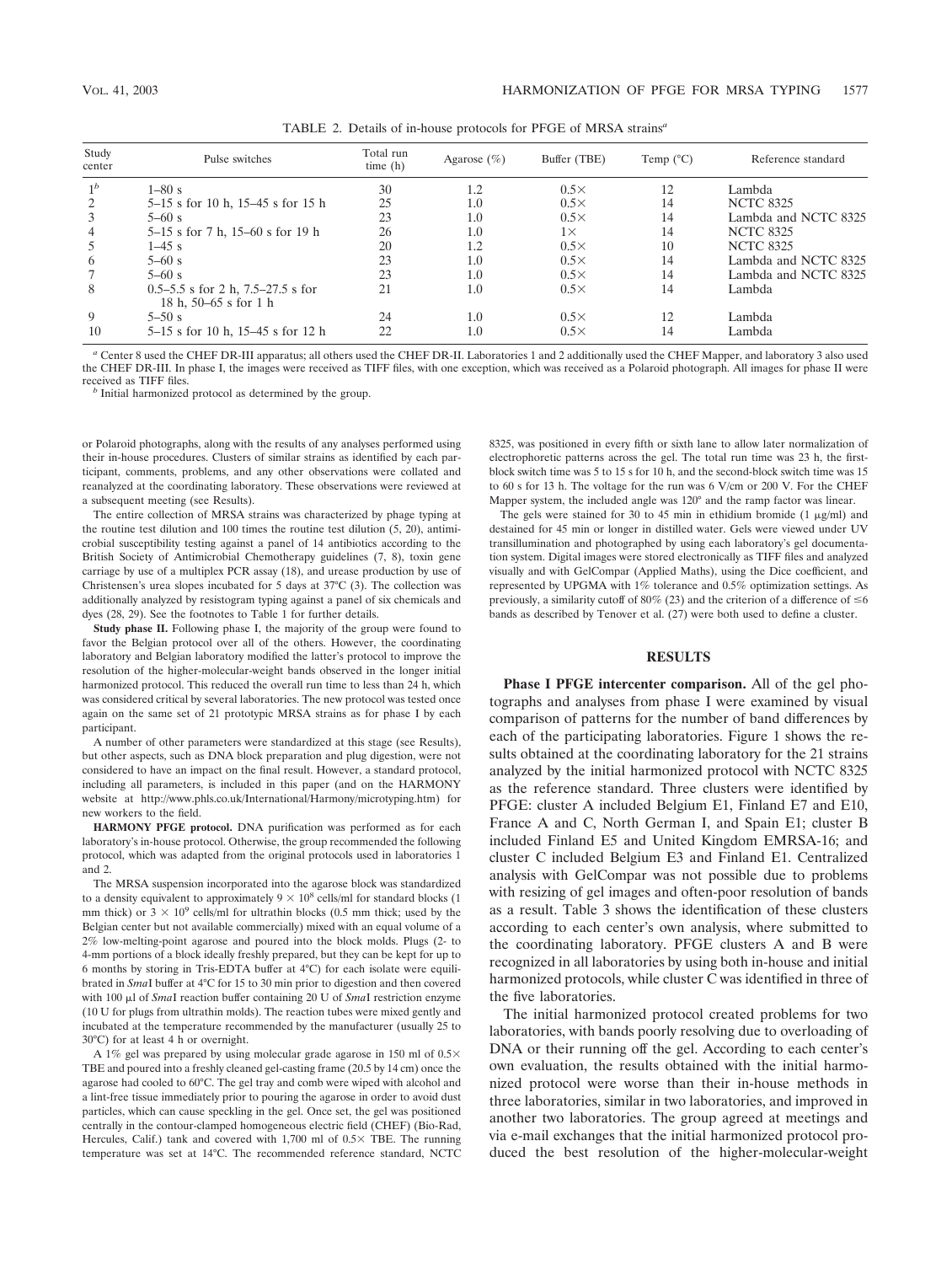

FIG. 1. Gel image obtained in center 1 following PFGE of representative type strains of European EMRSA by using the initial harmonized protocol and NCTC 8325 as the reference standard. Molecular sizes in kilobases are shown for the reference standard. Lanes 1, 6, 12, 18, 23, and 28, NCTC 8325; lane 2, Belgium E1; lane 3, Belgium E2; lane 4, Belgium E3; lane 5, lambda; lane 7, Finland E1; lane 8, Finland E5; lane 9, Finland E24; lane 10, Finland E10; lane 11, Finland E7; lane 13, France A; lane 14, France B; lane 15, France C; lane 16, Greece 1; lane 17, Spain E1; Lane 19, North German I; lane 20, South German II; lane 21, Hannover III; lane 22, Berlin IV; lane 24, United Kingdom EMRSA-1; lane 25, United Kingdom EMRSA-3; lane 26, United Kingdom EMRSA-15; lane 27, United Kingdom EMRSA-16.

bands, while the very similar German and Belgian in-house protocols were best at resolving the more important mid- to low-molecular-weight bands of the gel. The group also found the 30-h run of the initial harmonized protocol method to be impractical in cases where there were large numbers of gels run each week. Several different methods for block preparation and DNA digestion, developed over many years in the participating laboratories, were used and found to have worked well, making standardization unnecessary. However, the group felt that guidance should be given in the methods for phase II for those with little experience or where problems had been encountered.

The disappointing lack of comparability of the initial harmonized protocol between most of the laboratories suggested that some additional parameters needed standardization. It was also noted that while most laboratories used experienced personnel to perform the PFGE, two were unable to do so. In one there was the consequence that even their in-house gel was of a lower quality than those where skilled operators had been involved, and in the other there was inadequate digestion of DNA and significant overloading, producing diffuse bands. This added further to the study's analytical problems that persisted into phase II, where the improved protocol was evaluated.

Experiments were conducted in the coordinating laboratory to explore the importance of some additional parameters. These found that standardization of the volumes of agarose and buffer improved reproducibility. In addition, three agaroses from two different manufacturers (molecular biology certified agarose [Bio-Rad] and SeaKem and SeaKem Gold [FMC Bioproducts, Rockland, Maine]) produced similar electrophoretic results, suggesting that this was not a critical parameter when these brands were used. One center found additionally that electrophoresis-grade agarose from Life Technologies also resulted in equivalent separation of bands. The group favored the use of *S. aureus* strain NCTC 8325 in phase II, since lambda molecular-weight-standards from different suppliers were found to migrate differently through the gel (see Fig. 3). In addition, lambda from one supplier required pretreatment at 52°C for 8 min prior to electrophoresis; otherwise, the phage concatemers failed to separate. Thus, for phase II it was agreed to standardize the running buffer volume, gel volume/gel tray size ratio (thickness), and temperature (ensuring that it was the same as measured in the tank) and to develop a shorter run time.

**Phase II results.** Nine laboratories ran the new protocol. Seven gels were of sufficient quality for analysis with GelCompar in the coordinating laboratory (Fig. 2A shows an example). Interestingly, their quality was now so improved that they were readily comparable by the program and gave an almost identical clustering of strains (Fig. 3). Comparison of the gels run in laboratories 1 and 2 showed almost 100% correlation between corresponding strains, except for two strains, France C and Spain E1, which differed by one band each (data not shown), perhaps due to the use of ultrathin molds for preparing blocks for PFGE in center 2. For the gels from laboratories 1, 2, 4, and 5, the correlation between corresponding isolates from the five gels was 100% for 13 of the 21 strains and  $\geq$ 94% for the remaining 8 strains. For laboratories 3, 6, and 7 there were some discrepant results due to full normalization not being possible where some bands at the lower- or highermolecular-weight ends of the NCTC 8325 reference markers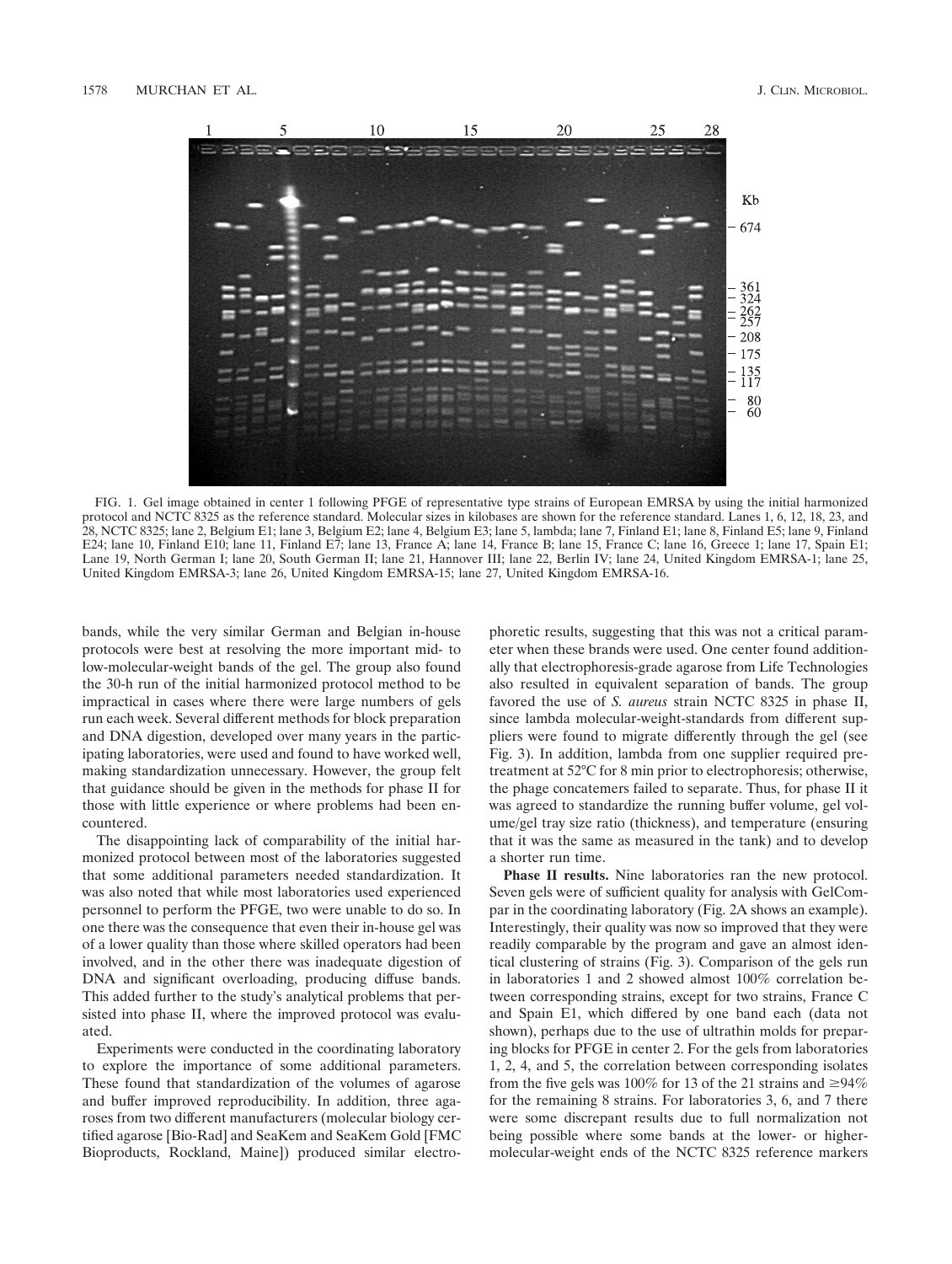

FIG. 2. Four examples of gel images of the 21 representative type strains of European EMRSA strains digested with *Sma*I and with the final harmonized protocol for PFGE as performed in 9 of the 10 laboratories. NCTC 8325 is the reference standard used to normalize the gels. Bands larger than 674 kb (as bands above the highest band of the standard will not be normalized) and smaller than 36 kb (the third-lowest band of the standard) (as resolution of bands below this is often poor) were not defined for the purpose of further analysis of the gel. (A) Example of a good gel. (B) An underrunning gel due to a lower running temperature. (C) An overloaded gel. (D) An inadequately destained gel. See the text for further details and the legend to Fig. 1 for the running order of the 21 strains.

were degraded and thus not visible. In one laboratory, the gel did not run as far as expected (Fig. 2B). This had been observed previously in phase I. The reason for this was later identified during an exchange of workers between laboratories. After interactions with Bio-Rad, we discovered that some machines were using the default temperature measurement setting from the cooler rather than activating the probe that measures the tank temperature. This resulted in suboptimal migration down the gel. In addition, in laboratory 3, the South German II isolate differed on repeated testing from those of the other laboratories by four bands, suggesting it had undergone several genetic rearrangements or that a contaminant had been introduced at some point. It was not possible to analyze the gels from two laboratories. In one this was due to overloading of the gel as indicated by the large amounts of undigested DNA in the wells and poor resolution of bands (Fig. 2C), and in the other it was due to inadequate destaining (Fig. 2D).

**Comparison of PFGE types of important European MRSA.** The results of the various analyses of the strains are shown in Table 3. Computer-assisted analysis of the gel run in the coordinating laboratory by the final harmonized standard protocol and using an 80% cutoff when looking at the dendrogram

of similarity revealed three clusters of international MRSA strains. This was in agreement with the criterion of Tenover et al. of one to six band differences for interpreting strain relatedness. PFGE cluster A now comprised the eight strains Belgium E1, North German I, Spain E1, Finland E7 and E10, and France A, B, and C; cluster B included Finland E5 and United Kingdom E16; and cluster C contained Belgium E3 and Finland E1. Looking at the dendrogram comparing all seven gels, clustering similar to that described above was observed. Comparing corresponding isolates across gels showed that all clustered at  $\geq$ 82% (due to the problems with gels from laboratories 3, 6, and 7 discussed above).

Table 1 includes other typing characteristics for the 21 prototypic strains that should be useful in a clinical laboratory, as well as information on where and when the strains were first identified. Data on the full collection can be found on the HARMONY website at http://www.phls.co.uk/International /Harmony/microtyping.htm. Table 4 outlines the general characteristics of the three clusters. It is important to note that these results represent the predominant strains and that some of the subtypes encountered may have slightly different characteristics, requiring further studies to confirm their epidemiological significance. Phage, antibiogram, and resistogram typ-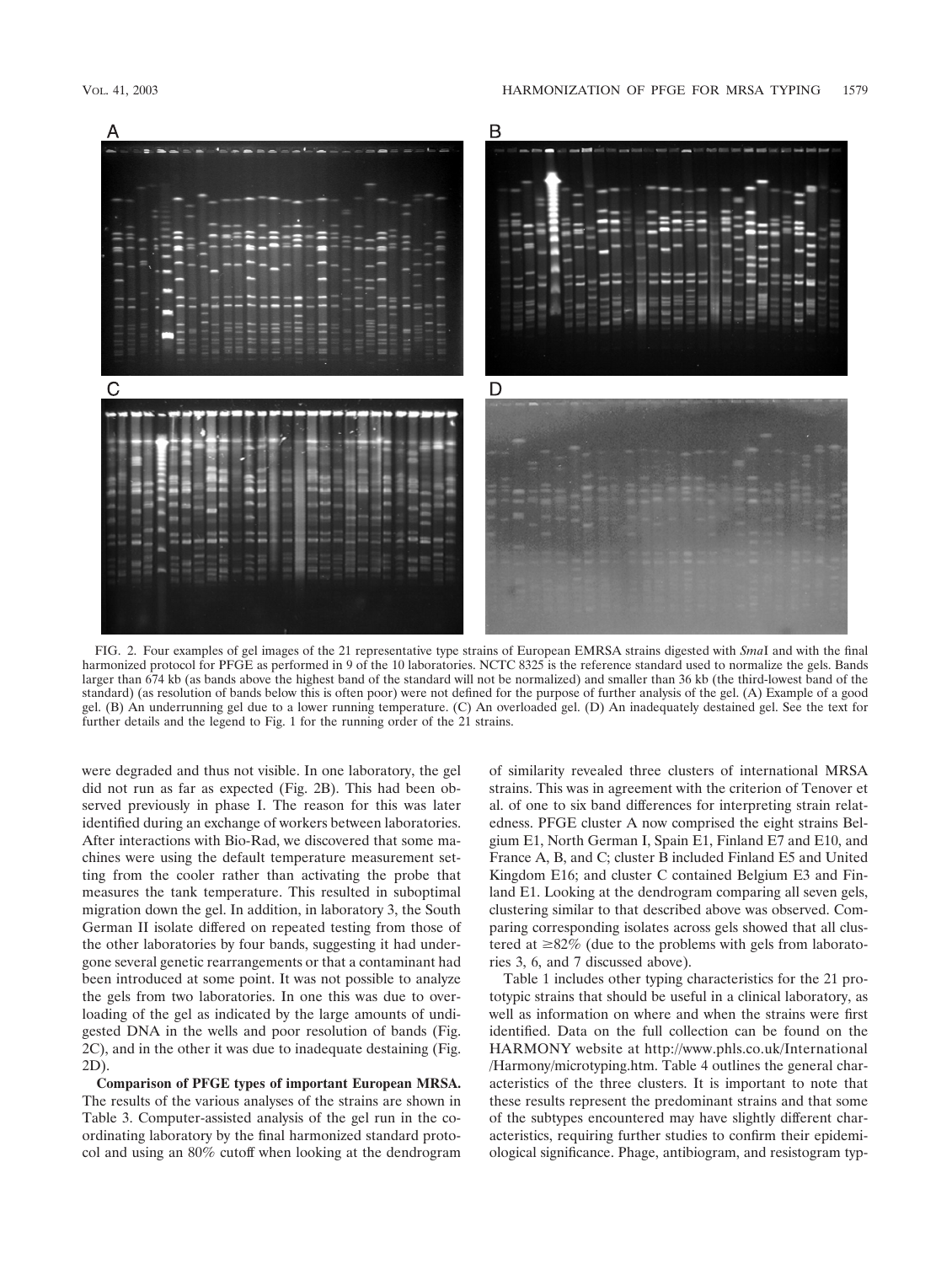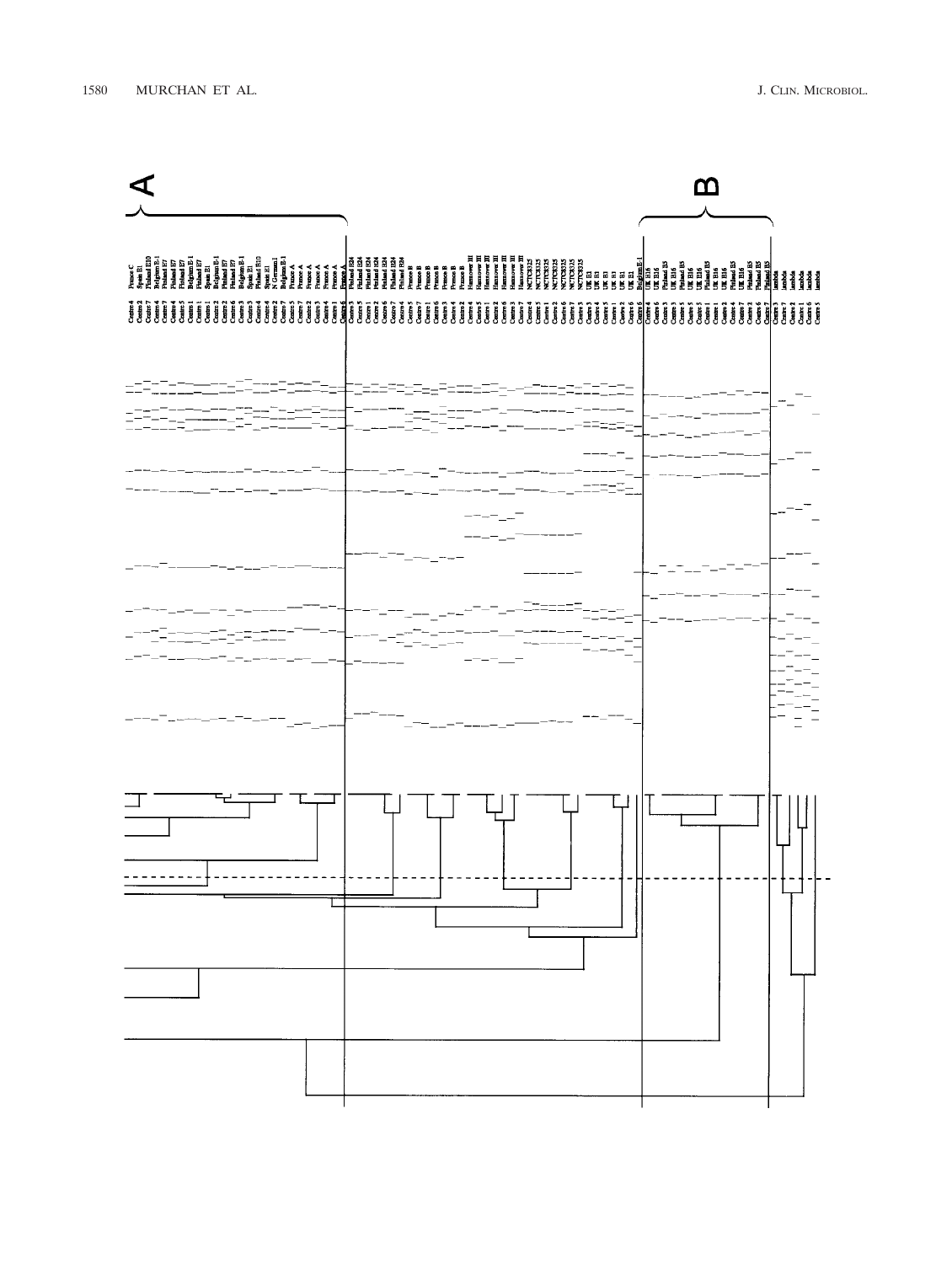

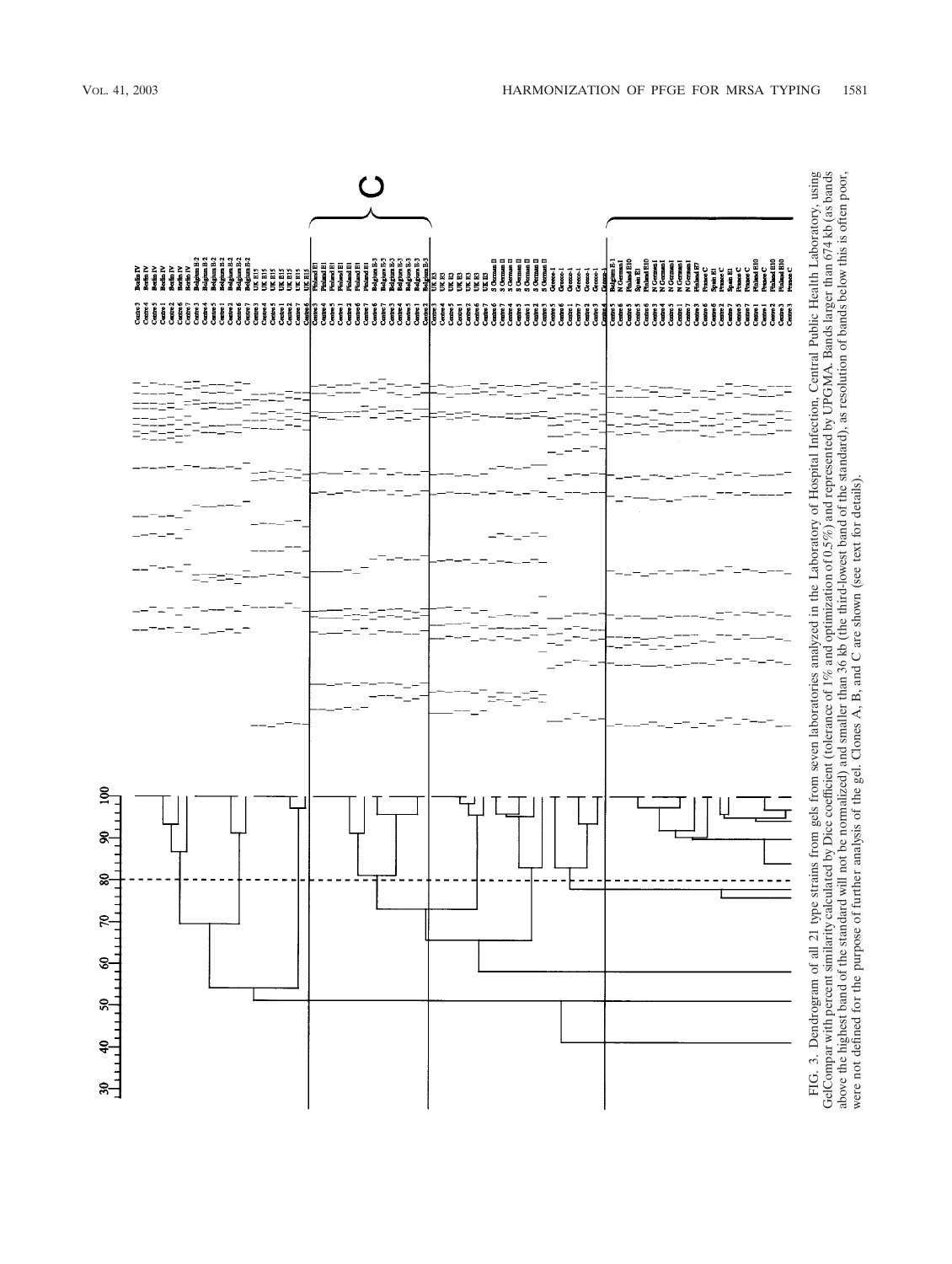TABLE 3. Comparison of UPGMA clusterings*<sup>a</sup>*

|         |                           | No. of laboratories                      |                                   |                                                      |  |  |  |  |
|---------|---------------------------|------------------------------------------|-----------------------------------|------------------------------------------------------|--|--|--|--|
| PFGE    | Phase I, protocol         |                                          |                                   | Phase II, analysis                                   |  |  |  |  |
| cluster | In-house gel<br>$(n = 5)$ | Initial har-<br>monized gel<br>$(n = 5)$ | In-house<br>analysis<br>$(n = 4)$ | Coordinating<br>laboratory analysis $b$<br>$(n = 7)$ |  |  |  |  |
| $A^c$   |                           |                                          |                                   |                                                      |  |  |  |  |
| В       |                           |                                          |                                   |                                                      |  |  |  |  |
|         |                           |                                          | $a^d$                             | $\mathsf{f}^e$                                       |  |  |  |  |

*<sup>a</sup>* Analysis was done by Dice coefficient for both gels run by using the in-house and initial harmonized protocols in each center for phase I and analyses performed locally (in four laboratories) and centrally in the coordinating laboratory (for seven laboratories) on gels run by using the final harmonized protocol in each center for phase II. PFGE clusters A to C (see text) were identified in the Laboratory of Hospital Infection, Central Public Health Laboratory, by using the initial harmonized protocol. PFGE cluster A includes Belgium E1; Finland E7 and E10; France A, B, and C; North German I; and Spain E1. Cluster B includes Finland E5 and United Kingdom EMRSA-16. Cluster C includes Belgium E3

<sup>*b*</sup> Analyzed singly (i.e., not compared with the other gels).

*<sup>c</sup>* There was a difference of up to one of seven strains between laboratories reporting. *<sup>d</sup>* One of these includes two additional strains not otherwise considered to be

related. *<sup>e</sup>* One of these includes United Kingdom EMRSA-3.

ing may be useful tools to examine isolates locally and even nationally, but the results here show that they are not as definitive for long-term international comparisons. Some general comments can be made regarding susceptibility. For example, PFGE cluster A is more multiply resistant to antibiotics and chemicals. It has been found that for some strains belonging to this cluster, teicoplanin MICs that are elevated and are at the breakpoint according to British Society of Antimicrobial Chemotherapy criteria (7). Although toxin typing results agree with the clusterings produced, analysis of the whole collection (see the HARMONY website) showed that subtypes within PFGE clusters can vary in the toxin genes they carry; for example, no toxins were detected in the prototypic North German I strain, but *sea* was detected in three of its subtypes. In addition, enterotoxin genes *sea* and *seb* were found in one other subtype, while the Hannover III strain was found to carry *seb*.

## **DISCUSSION**

An international group of reference and university hospital laboratories with considerable experience with MRSA and PFGE collaborated to develop a European MRSA strain collection and a PFGE protocol that resulted in a high level of intercenter gel comparability. Strains were contributed from all

participating countries, and an internet-accessible European MRSA database was established. Except for the DNA concentration in the plug, standardization of the DNA preparation was not necessary, as each center had already optimized these steps for its own laboratory. However, the group agreed that a standardized protocol for new or inexperienced workers should include details of the desirable cell suspension based on the protocols used in laboratories 1 and 2. One used a standard mold (1 mm thick) and the other used an ultrathin mold (0.5 mm thick), but they produced comparable results.

One problem that was highlighted in our study was the disparity of the temperature measurement in different CHEF apparatuses. The companies are going to reinforce their advice to customers This detail would not have been identified but for an exchange of workers between laboratories, which further illustrates the value of such projects and the detail that is required in methodological descriptions to attain the goal of intercenter standardization and comparability of strains.

The ultimate goal of standardization is to facilitate intercenter comparisons of isolates and strains, aiming at determining their degree of relatedness. In the second phase of the study, four of the seven gels analyzed resulted in almost complete concordance, while three achieved an acceptable level of reproducibility. This highlights the need for laboratories to reevaluate their protocols if consistently suboptimal results are obtained, for example, due to plugs overloaded with DNA or blocks that have not been stored appropriately.

The second phase of the study also showed that many, but clearly not all, of the methodological problems seen in phase I were eventually overcome by close cooperation between laboratories and standardization of certain parameters. The most important variable appeared to be the skill of the operator, as overloading of the gel and inadequate destaining were evident. We therefore recommend including an internal quality control to assess the reproducibility and quality of the gel before inclusion in the database for intra- or intercenter comparison. The quality control strain should ideally demonstrate  $>95\%$ similarity between gels to ensure acceptability. When the gels from laboratories 1 and 2 were compared by using GelCompar, almost 100% correlation was observed between corresponding isolates from each. There were a few minor differences observed, particularly with respect to the strains that make up the major clonal group called cluster A in this study. This group, otherwise known as the Iberian clone, was confirmed by comparison with the strain identified as being the prototype submitted to the HARMONY collection by Herminia de Lencastre (22). It emerged in the early 1990s and had been previously characterized by other techniques (1).

TABLE 4. General characteristics of the three PFGE clusters identified

| PFGE cluster (no. strains) | Phage type          | Antibiogram <sup><i>a</i>,<i>b</i></sup> | Resistogram <sup>a</sup>    | Toxin profile $\theta$            |
|----------------------------|---------------------|------------------------------------------|-----------------------------|-----------------------------------|
| A(8)                       | Various             | <b>CEGKMNRST</b>                         | Cd/EB/PI/MC/PMA             | <u>sea</u>                        |
| $B(2)^c$                   | 29/52/75/77/83A/83C | CEGKMS                                   | Cd/EB/PI                    | <u>sea</u> , seg, sei, <u>tst</u> |
| C(2)                       | Various             | <b>CEGKMRST</b>                          | Cd/EB/PI or fully sensitive | seg, <u>sei</u>                   |

*<sup>a</sup>* See Table 1 for explanation of antibiotic, chemical, and toxin codes.

*b* Underlining indicates that the characteristic may or may not be present.

*<sup>c</sup>* Belgium E1, North German I, Spain E1, Finland E7 and E10, and France A, B, and C.

*<sup>d</sup>* Finland E5 and United Kingdom EMRSA-16.

*<sup>e</sup>* Belgium E3 and Finland E1.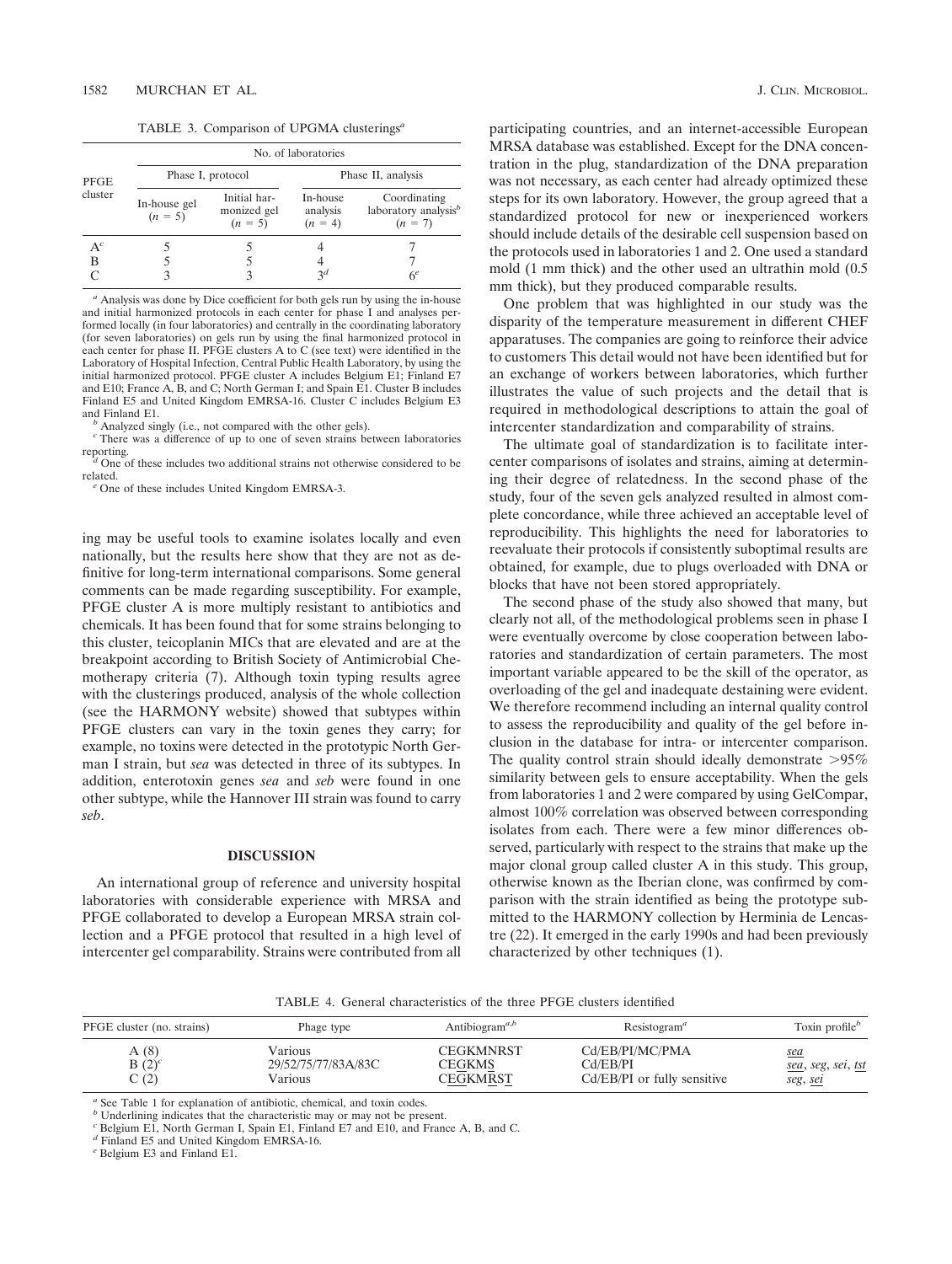A recent multicenter study by Chung et al. (9) compared gels run in different laboratories by using a fully standardized protocol. It was unclear how much experience with the PFGE technique these laboratories had before participating in this study. They showed that, even when the full process was standardized, some of the problems (amount of loaded DNA; overstaining or under-destaining of the gel; too much DNA in the blocks, indicating insufficient lysis; blocks not stored properly; and problems related to the electrophoresis) experienced in both phases of our study also occurred in that study. Again, this highlights the importance of using skilled operators for performing the technique if we are to aspire to national and international comparison and tracking of strains.

The Nordic countries (Denmark, Finland, Norway, and Sweden) have produced a standardized protocol that is used for interlaboratory comparison (C. S. Elsberg, S. Salmenlinna, J. V. Fussing, J. Vuopio-Varkila, V. T. Rosdahl, and the Nordic MRSA Study Group. Abstr. 9th Int. Symp. Staphylococci Staphylococcal Infect., abstr. 90, 2000). The protocol was based on the most common parameters from the in-house PFGE protocols in 8 of the 12 laboratories involved. Overall, there was very good correlation between the laboratories, confirmed by visual and BioNumerics (Applied Maths) analysis. They found that interlaboratory comparison of MRSA could be achieved, as the minor differences observed could be attributed to the poor resolution of TIFF files exchanged. In particular, they found that attention should be paid to the variable photographic quality in the lower part of the gels (between 48.5 and 97kb, when lambda is used as a reference standard). They also highlighted the need for a reduction in the workload and identification time.

Standardization of the image capture process and optimal settings for analysis are also required. In this study, it was necessary to standardize the size of TIFF files to allow comparison by using GelCompar or BioNumerics analysis software. For intercenter comparisons, it is important to specify the part of the gel that is to be included in the analysis. Bands above the highest-molecular-size band of the NCTC 8325 marker (674 kb) should not be included, as this part of the gel will not have been normalized. Similarly, bands below the third-lowest band of the marker (36 kb) should also be excluded due to the often-poor resolution of the lower-molecular-size bands.

The exchange of isolates and central analysis revealed the international spread of MRSA clones in the EU. This proved to be far more extensive than had been realized previously and justified the establishment of the HARMONY network, which the IUMS subcommittee now wishes to extend globally. Already several other countries have joined the network, and additional techniques have been performed to further explore the clonality of the EMRSA strains (unpublished data).

Following from a previous study by Deplano et al. (13), an extremely important outcome of this study is that a number of clonally related strains have been shown to be present in multiple countries throughout Europe. The well-known Iberian clone (PFGE cluster A) has been demonstrated in Belgium, Finland, France, Germany, and Spain (and from the wider HARMONY collection in Portugal, Slovenia, and Sweden). Other strains in the collection (from Greece, the United Kingdom, and Ireland) may also be related, although more distantly, which supports the clonal nature of MRSA (2). Other clonally related strains have also been identified. For example, the South German II strain is closely related to the most prevalent strain in Slovenia. The United Kingdom strains EMRSA-15 and EMRSA-16 (which belongs to PFGE cluster B) have recently been identified in a number of other European countries as a result of this study. EMRSA-15 has been found in Finland (S. Salmenlinna, personal communication), Germany (W. Witte, personal communication), and Sweden, while EMRSA-16 has been identified in Finland via Turkey, in Sweden via Cyprus, and Denmark via Sweden (C. S. Elsberg, J. Mondrup, L. Larsson, S. Murchan, and C. Welinder-Olsson, Abstr. 9th Int. Symp. Staphylococci Staphylococcal Infect., abstr. 232, 2000). Studies have also shown that this strain is present in Switzerland (6), and this highlights the need for closer international collaboration to monitor the spread of current epidemic strains as well as the emergence of new ones. Furthermore both EMRSA-15 and EMRSA-16 have been identified in Belgium since at least 2001 in six and two hospitals, respectively (M. Struelens and coworkers, personal communication). PFGE cluster C, representing strains in Belgium and Finland, may also be distantly related to the South German II and United Kingdom EMRSA-3 strains.

Reliable and reproducible intercenter comparisons are possible by using the standardization approach outlined here (an approach we have termed harmonization). However, as with many other techniques, it is important to remember that the largest impediment to getting reproducible results is the skill of the operator. At least 5 of the 10 laboratories have adopted this new protocol for routine use in epidemiological studies, and such an approach will be required if laboratories are to externally query the IUMS HARMONY database that is soon to be established by using the BioNumerics software package in the coordinating laboratory. Other laboratories have also agreed to use this new protocol for the purpose of comparing strains with the central database. This internet-based database with the reference profiles (type strains and predominant subtypes) will be maintained by the coordinating laboratory as the IUMS reference center and administered via the IUMS subcommittee. Other laboratories performing PFGE will be able to compare their isolates of interest with the reference collection. These isolates should then be submitted to the central laboratory for validation once the agreed national center has confirmed that it is a new strain by repeating the PFGE with the relevant reference strain by both computer-assisted and visual comparison. It will then be added to the collection and reference panel library.

The database includes antimicrobial susceptibility and toxin typing characteristics, and more will be added, including other genotypic data, in the near future. Some of these characteristics are helpful in interpreting the relationship and evolution of strains within a country (12). However, interpreting them can be quite a challenge: some toxins, for example, are known to be phage related, and perhaps the variations we have observed may be related to this process (10).

The group was aware of the PulseNet food-borne enteric disease surveillance network that had been established in four laboratories in 1995 (25). PulseNet had shown that when a protocol was strictly followed, near-perfect intercenter reproducibility was possible for most of the participating lab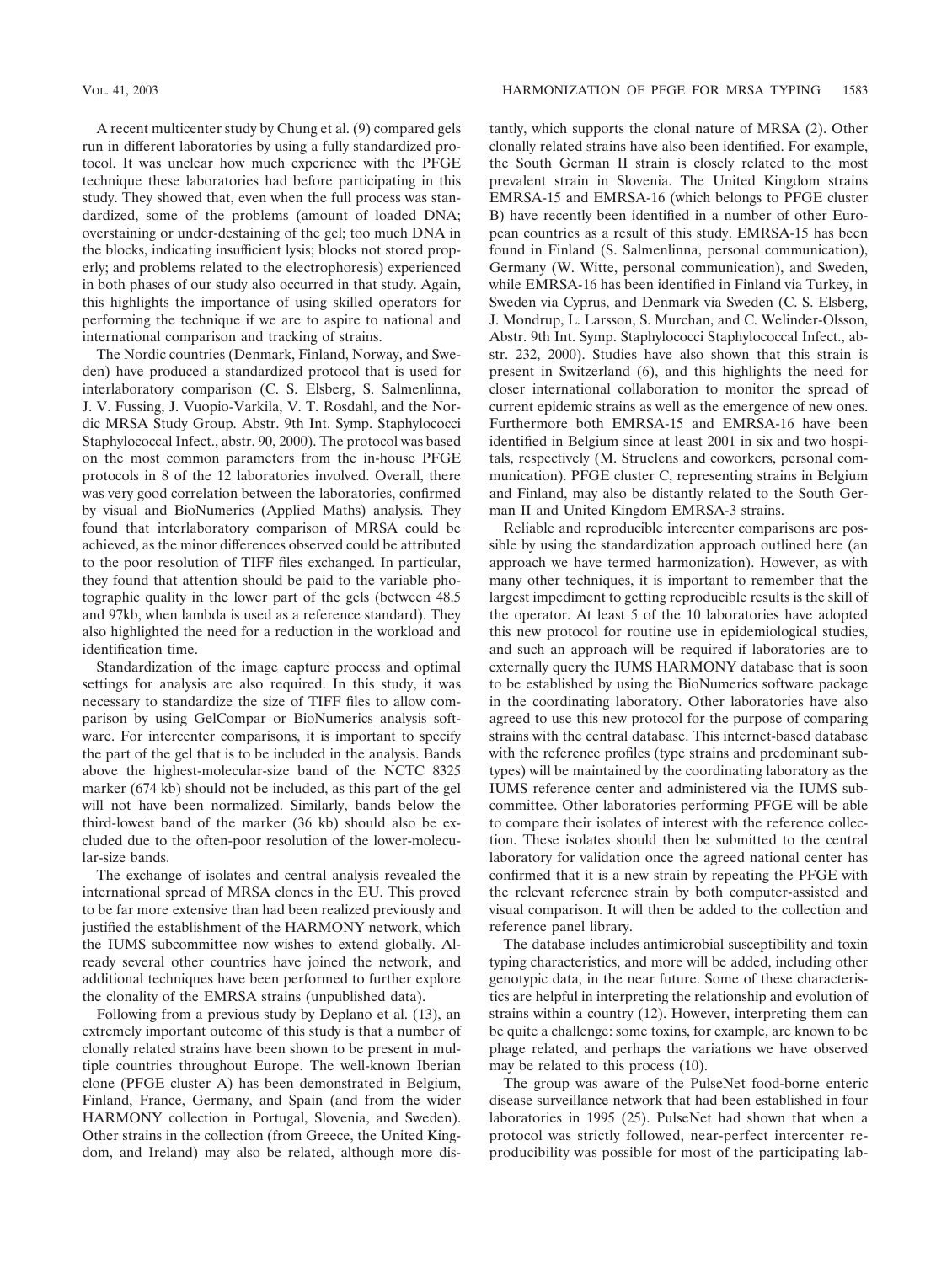oratories. There is now a rigorous quality assurance and accreditation system in place. Interestingly, when a laboratory introduced an unspecified variation in the protocol, a problem with interlaboratory comparison occurred. It was not deemed appropriate to adopt this approach ab initio with the HAR-MONY laboratories. Instead, we wanted to learn from each other's expertise and experience. The final protocol is thus "owned" by the group and seen to be "fit for the purpose." It has been adopted by all of the laboratories for interlaboratory comparisons and by several for all their routine work. It will be interesting to see if, as experience and further quality assurance work progress, all laboratories are willing to use the protocol for their routine work and build new databases for their own countries.

A similar Canadian PFGE comparison and standardization study was published (19) just as the work of HARMONY was completed. Their results look very promising, although they are working further to improve their intercenter reproducibility, using, at this juncture, five quality assurance strains. It will be important for the IUMS to continue progression of the HARMONY initiative globally, discuss the various published and other initiatives, and build on the whole group's experiences and opinions.

We are also examining other typing methods, such as use of methicillin resistance genes (*mec*RIA and SCC*mec*), multilocus sequence typing, binary typing, and ribotyping, to establish which of these will be recommended and when, to confirm the relationships between known PFGE patterns, and to confirm the relationships of new strains to those already in the collection. There is still a need to address the international nomenclature of strains and the relative roles and utility of the various typing systems in this process. It is the intention of the IUMS subcommittee to work on this. The results of epidemiological typing data on all MRSA isolates from bloodstream infections (in collaboration with the European Antimicrobial Resistance Surveillance System) and other clinical and carriage isolates could give further information on the spread of EMRSA clones throughout Europe.

In conclusion, the HARMONY typing group has established a European collection and database of EMRSA strains and developed a harmonized protocol for PFGE that has been widely adopted for international comparisons, thus providing important information on spread of epidemic clones of MRSA.

# **ACKNOWLEDGMENTS**

We thank all the laboratories that have contributed to the EMRSA collection and database, Marina Warner from the Antimicrobial Resistance Monitoring and Reference Laboratory for invaluable technical assistance with susceptibility testing, and Mark Ganner and Ana New from the *Staphylococcus aureus* Reference Service at Colindale for phage typing. We also extend our gratitude to all other laboratories that have contributed strains, data, and expertise to the EMRSA collection and database for their enthusiasm and support for the project.

This project was supported by HARMONY, DGXII contract no. BMH4-CT96. B.C. was the project leader.

#### **REFERENCES**

- 1. **Aparicio, P., J. Richardson, S. Martin, A. Vindel, R. R. Marples, and B. D. Cookson.** 1992. An epidemic methicillin-resistant strain of *Staphylococcus aureus* in Spain. Epidemiol. Infect. **108:**287–298.
- 2. **Ayliffe, G. A. J.** 1997. The progressive inter-continental spread of methicillinresistant *Staphylococcus aureus.* Clin. Infect. Dis. **24**(Suppl. 1)**:**S74-S79.
- 3. **Ayliffe, G. A. J., A. Buckles, M. S. Casewell, B. D. Cookson, R. A. Cox, G. J.**

**Duckworth, G. L. French, A. Griffiths-Jones, R. Heathcock, H. Humphreys, C. T. Keane, R. R. Marples, D. C. Shanson, R. Slack, and E. Tebbs.** 1998. Revised guidelines for the control of methicillin-resistant *Staphylococcus aureus* infections in hospitals. Report of a combined working party of the British Society of Antimicrobial Chemotherapy, the Hospital Infection Society, and the Infection Control Nurses' Association. J. Hosp. Infect. **39:**253–290.

- 4. **Bannerman, T. L., G. A. Hancock, F. C. Tenover, and J. M. Miller.** 1995. Pulsed-field gel electrophoresis as a replacement for bacteriophage typing of *Staphylococcus aureus*. J. Clin. Microbiol. **33:**551–555.
- 5. **Blair, J. E., and R. E. O. Wilson.** 1961. Phage typing of staphylococci. Bull. W. H. O. **24:**771–784.
- 6. **Blanc, D., A. N. Banuls, P. M. Hauser, P. Moreillon, P. Francioli, M. Tibayrenc, and the Swiss MRSA Group.** 2001. Methicillin-resistant *Staphylococcus aureus*: phylogenetic relatedness between European epidemic clones and Swiss sporadic clones. Microbial Drug Resistance **6:**231–238.
- 7. **British Society for Antimicrobial Chemotherapy.** 1998. BSAC standardised disc sensitivity testing method. Summer newsletter of the British Society for Antimicrobial Chemotherapy. British Society for Antimicrobial Chemotherapy, Birmingham, United Kingdom.
- 8. **British Society for Antimicrobial Chemotherapy.** 1991. A guide to sensitivity testing. Working party report of the British Society for Antimicrobial Chemotherapy on antibiotic sensitivity testing. J. Antimicrob. Chemother. **27** (Suppl. D)**:**1–50.
- 9. **Chung, M., H. de Lencastre, P. Matthews, A. Tomasz, and the Multi-Laboratory Project Collaborators.** 2000. Molecular typing of methicillin-resistant *Staphylococcus aureus* by pulsed-field gel electrophoresis: comparison of results obtained in a multi-laboratory effort using identical protocols and MRSA strains. Microb. Drug Resist. **6:**189–198.
- 10. **Coleman, D. C., D. J. Sullivan, R. J. Russell, J. P. Arbuthnott, B. F. Carey, and H. M. Pomeroy.** 1989. *Staphylococcus aureus* bacteriophages mediating the simultaneous lysogenic conversion of B-lysin, staphylokinase and enterotoxin A: molecular mechanism of triple conversion. J. Gen. Microbiol. **135:** 1679–1697.
- 11. **Cookson, B. D., P. Aparicio, A. Deplano, M. Struelens, R. Goering, and R. Marples.** 1996. Inter-centre comparison of pulsed-field gel electrophoresis for the typing of methicillin-resistant *Staphylococcus aureus*. J. Med. Microbiol. **44:**179–184.
- 12. **Cuny, C., H. Claus, and W. Witte.** 1996. Discrimination of *S. aureus* strains by PCR for r-RNA gene spacer size polymorphism and comparison to *Sma*I-macrorestriction patterns. Zentralbl. Bakteriol. **283:**466–476.
- 13. **Deplano, A., W. Witte, W. J. van Leeuwen, Y. Brun, and M. J. Struelens.** 2000. Clonal dissemination of epidemic methicillin-resistant *Staphylococcus aureus* in Belgium and neighbouring countries. Clin. Microbiol. Infect. **6:**239–245.
- 14. **Deplano, A., A. Schuermans, J. Van Eldere, W. Witte, H. Meugnier, J. Etienne, H. Grundmann, D. Jonas, G. T. Noordhoek, J. Dijkstra, A. van Belkum, W. van Leeuwen, P. T. Tassios, N. J. Legakis, A. van der Zee, A. Bergmans, D. S. Blanc, F. C. Tenover, B. C. Cookson, G. O'Neill, M. J. Struelens, et al.** 2000. Multicenter evaluation of epidemiological typing of methicillin-resistant *Staphylococcus aureus* strains by repetitive-element PCR analysis. J. Clin. Microbiol. **38:**3527–3533.
- 15. **European Antimicrobial Resistance Surveillance System.** 2002. Newsletter no. 4. National Institute of Public Health and the Environment, Bilthoven, The Netherlands.
- 16. **Kaufmann, M. E.** 1998. Pulsed-field gel electrophoresis, p. 33–50. *In* N. W. Woodford and A. Johnson (ed.), Methods in molecular medicine, vol. 15. Molecular bacteriology. Humana Press, Totowa, N.J.
- 17. **Maslow, J. N., M. E. Mulligan, and R. D. Arbeit.** 1993. Molecular epidemiology: application of contemporary techniques to the typing of microorganisms. Clin. Infect. Dis. **17:**153–162.
- 18. **McLauchlin, J., G. L. Narayanan, V. Mithani, and G. O'Neill.** 2000. The detection of enterotoxins and toxic shock syndrome toxin genes in *Staphylococcus aureus* by polymerase chain reaction. J. Food Protect. **63:**479–488.
- 19. **Mulvey, M. R., L. Chui, J. Ismail, L. Louie, C. Murphy, N. Chang, M. Alfa, and the Canadian Committee for the Standardisation of Molecular Methods.** 2001. Development of a Canadian standardized protocol for subtyping methicillin-resistant *Staphylococcus aureus* by using pulsed-field gel electrophoresis. J. Clin. Microbiol. **39:**3481–3485.
- 20. **Parker, M. T.** 1983. The significance of phage typing patterns in *Staphylococcus aureus*, p. 33–62. *In* C. S. F. Easmon and C. Adlam (ed.), Staphylococci and staphylococcal infections. Academic Press Inc., London, England.
- 21. **Richardson, J. F., V. T. Rosdahl, W. J. van Leeuwen, A. M. Vicekery, A. Vindel, and W. Witte.** 1999. Phages for methicillin-resistant *Staphylococcus aureus*: an international trial. Epidemiol. Infect. **122:**227–233.
- 22. **Santos Sanches, I., M. Ramirez, H. Troni, M. Abecassis, M. Padua, A. Tomasz, and H. de Lencastre.** 1995. Evidence for the spread of a methicillinresistant *Staphylococcus aureus* clone between Portugal and Spain. J. Clin. Microbiol. **33:**1243–1246.
- 23. **Struelens, M. J., A. Deplano, C. Godard, N. Maes, and E. Serruys.** 1992. Epidemiological typing and delineation of genetic relatedness of methicillinresistant *Staphylococcus aureus* by macro-restriction analysis of genomic DNA by using pulsed-field gel electrophoresis. J. Clin. Microbiol. **30:**2599–2605.